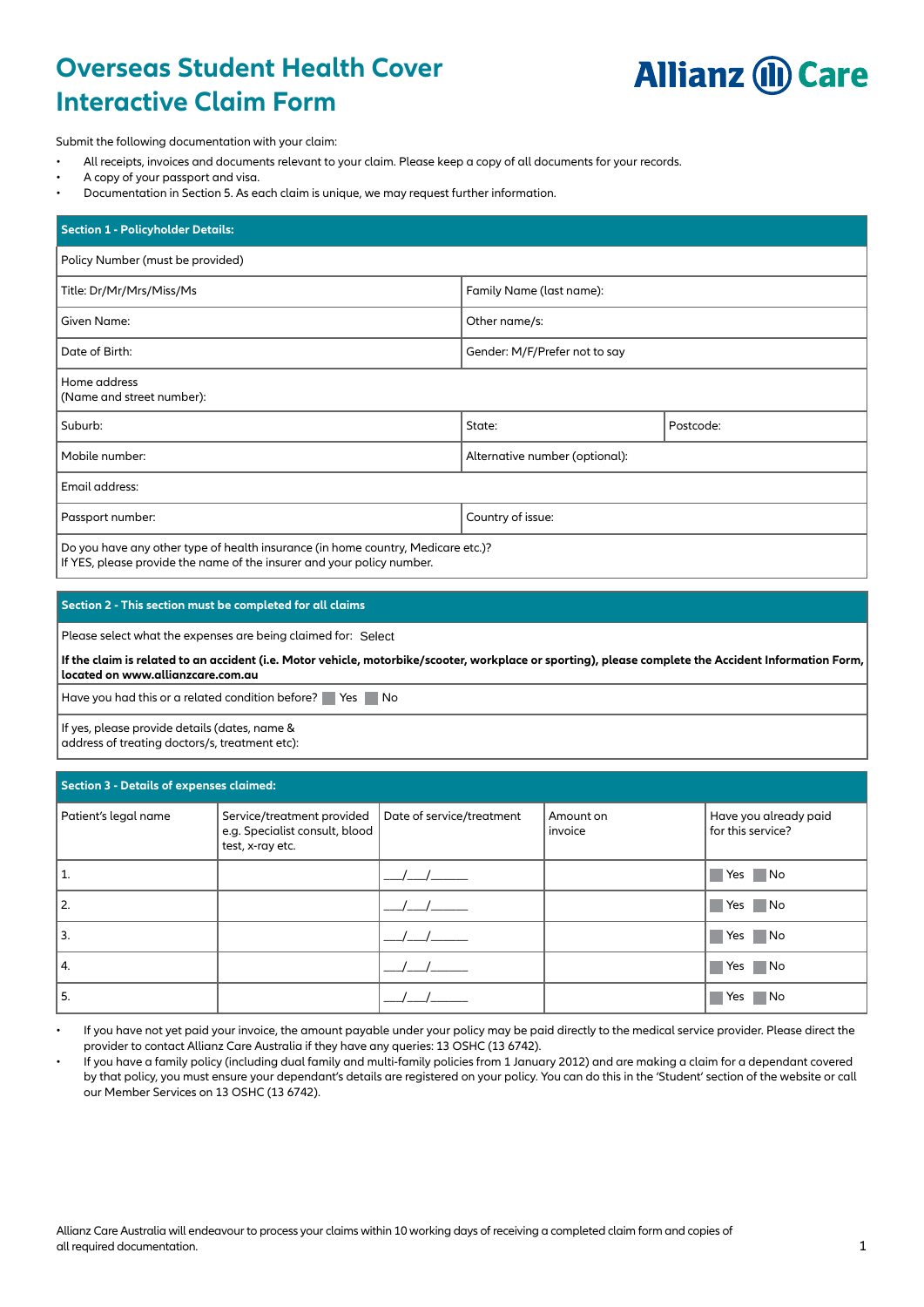## **Section 4 - Payment to Australian bank account by Electronic Funds Transfer**

Please provide bank account details to ensure prompt payment (only complete if you have already paid the account and have attached copies of tax invoices and receipts). **If correct bank details are not provided, a cheque will be sent to your Australian postal address.**

Name of financial institution:

Name of account holder:

BSB number:

Account number:

#### **Section 5 - Required documentation**

In addition to documents we requested as outlined above, we may require some further information depending on your claim. Please see the documentation we may need below and if it applies to you, make sure you provide these documents ( mark as provided) **Please note your claim may not be accepted without relevant documentation as outlined below.**

Medical Certificate (download the form at www.allianzcare.com.au)

Specialist letter/report. If you attended a Specialist appointment or received treatment, medical documentation will be required.

Hospital discharge summary. If you presented to the emergency department or were admitted into hospital, medical documentation will be required.

Ambulance report. If you were transported to hospital via ambulance, please also complete and submit an Ambulance claim form (download ٠ form at www.allianzcare.com)

Injury/incident. If you were in a sporting event or at work, please also complete and submit an Accident Information form (download form at www.allianzcare.com)

Clearance certificate from your previous insurer if you have transferred your overseas student health cover to Allianz Care Australia.

## **Section 6 - Declaration**

I declare that all statements and particulars contained in this claim form are true and correct.

I authorise Allianz Care Australia to contact the hospital, an insurer or insurance reference bureau, or provider of any service for further clarification of details relating to this or any other claims I have made.

Signature:

Date:  $/$  /

## **Section 7 - Authorisation**

**If you wish to provide approval for someone else to speak or act on your behalf about this claim you must complete the following details (otherwise we will not be able to give any information about your claim to any other person).** 

I authorise (Full Name):

D.O.B: \_\_\_/\_\_\_/\_\_\_\_\_\_

Of (Address):

Mobile:

To act on my behalf in respect to this claim and to be provided with information relating to this claim.

## **Please return completed form and all required documentation to:**

Allianz MyHealth App (Download online) Email: OSHCclaims@allianzcare.com.au Fax: +61 7 3305 7009 Post: Allianz Care Australia, OSHC Claims, Locked Bag 3001 Toowong QLD 4066 Australia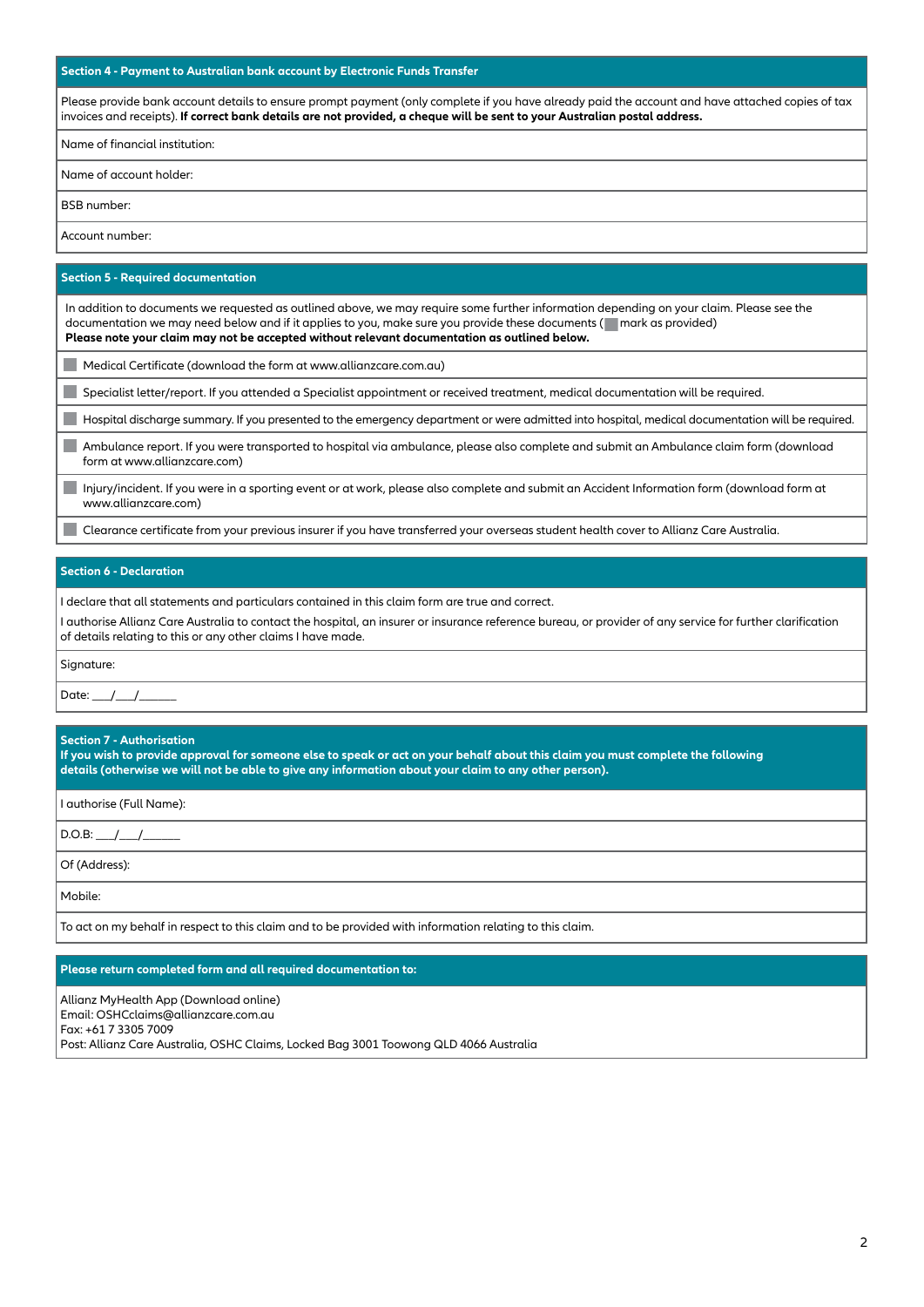## **Section 8 - Did you know?**

To assess claims, Allianz Care Australia may request the original documentation and any further documents within 90 days after claim submission for auditing purposes.

## **Direct Billing Medical Providers**

Allianz Care Australia has an extensive network of medical providers around Australia – show your valid OSHC card and the medical provider will be able to receive payment for the service from Allianz Care Australia. This means the invoice/account is sent directly to Allianz Care Australia. You will only be required to pay if the medical provider charges a co-payment, which is an additional amount above the scheduled Medicare fee. Find your local Direct Billing Medical Providers online at www.allianzcare.com.au under the 'Find a doctor' section.

**Online Services** – www.allianzcare.com.au

- Visit our website to:
- Submit online claims<br>• Renew your policy Renew your policy
- 
- View our helpful information video
- Read health and wellbeing information<br>• Find a Dector Find a Doctor

#### **Download the MyHealth app**

Download MyHealth online and gain easy access to:

- e-Membership card
- Your policy information
- Find a doctor near you
- Medical terms translator
- Make a claim feature and much more

The Allianz MyHealth App is only accessible to those over the age of 18 years old

### **24 Hour Emergency Helpline** – 1800 814 781

Emergency access to medical advice, legal and interpreting services. Limited legal advice is also available during business hours.

#### **Waiting Periods**

Under both Standard Cover and Essentials Cover, you need to wait 12 months before making a claim for a pre-existing condition (other than psychiatric pre-existing condition). The waiting period for pre existing psychiatric conditions is 2 months for Standard Cover policies. There is no waiting period for pre existing psychiatric conditions for Essentials Cover policies.

The waiting periods start from:

(i) The date you (or your dependant) arrived in Australia; or (ii) If you were already in Australia, the date your student visa was granted.

See your [policy document](https://www.allianzcare.com.au/en/policy-wording-documents.html) for further details in relation to waiting periods